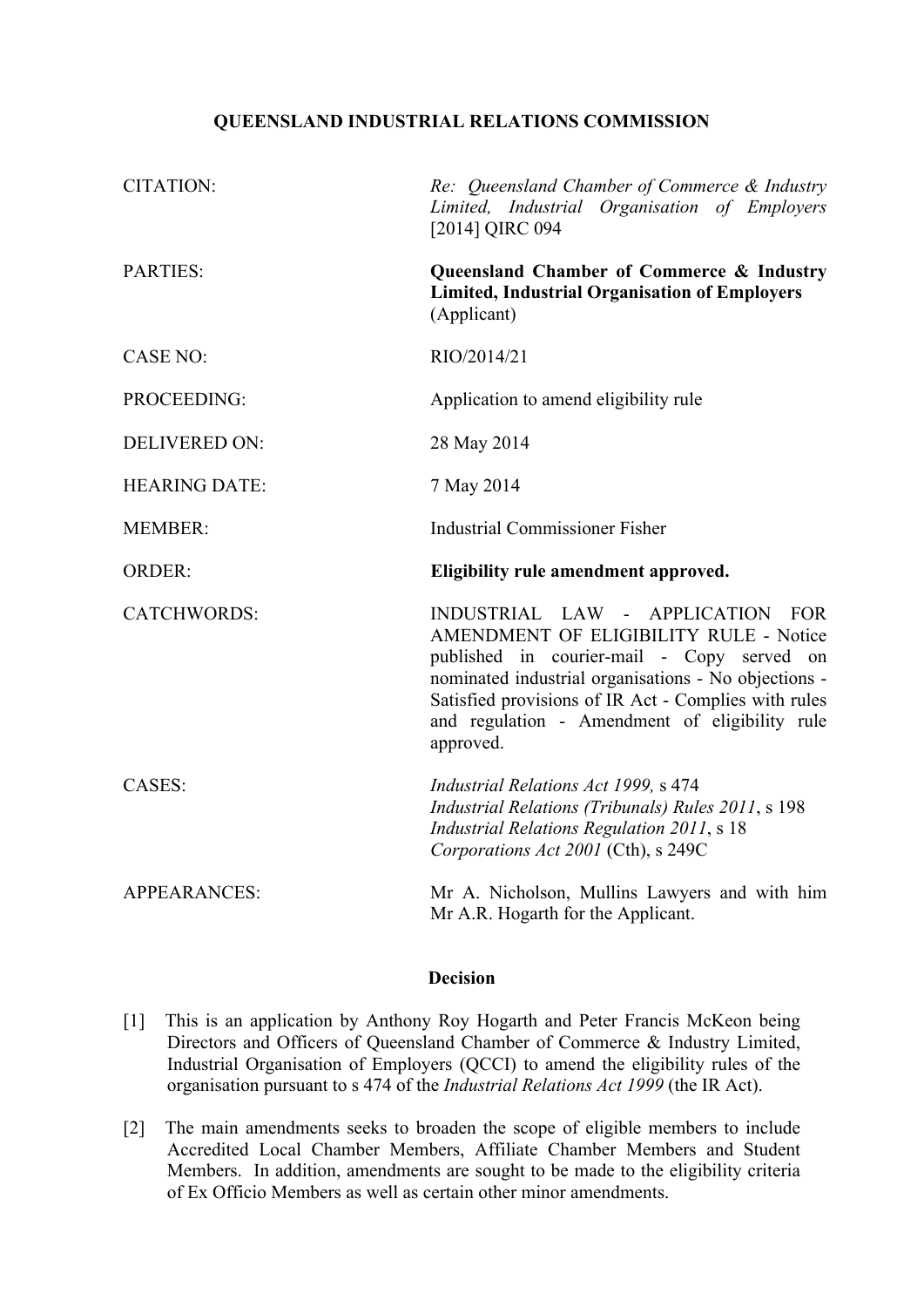[3] Section 474(1) of the IR Act provides:

## "**Approval for eligibility rule amendment**

- (1) The commission may, by order, approve an eligibility rule amendment only if satisfied -
	- (a) the amendment has been proposed under the organisation's rules; and
	- (b) there is no organisation to which its members could conveniently belong that would effectively represent them in a way consistent with the objects of this Act."
- [4] Mr Nicholson, on behalf of the Applicant, submitted that the amendments had been proposed under the organisation's rules as set out in paragraphs (a) to (c) of the Affidavit of Anthony Roy Hogarth dated 11 March 2014, attached to the application as Schedule 1. The amendments were proposed by way of notice of general meeting which was forwarded to all members on or about 28 January 2014. The amendments were approved by resolution at the general meeting held on 25 February 2014. A copy of the resolution was attached to Mr Hogarth's Affidavit.
- [5] Mr Nicholson further submitted there is no organisation to which the members of the QCCI could conveniently belong that would effectively represent them in a way consistent with the objects of the IR Act. In this regard, reference was made to paragraphs (d) and (e) of Mr Hogarth's Affidavit.
- [6] A notice of the application in the form decided by the Industrial Registrar for amendment of the eligibility rule was placed in the "Courier-Mail" of 14 March 2014. Within seven days of the publication the notice was served on each industrial organisation nominated by the Industrial Registrar as set out in the Affidavit of Service of Georgina Elizabeth Cleveland filed on 20 March 2014.
- [7] No industrial organisation notified an objection to the proposed amendments.
- [8] The Commission raised with the Applicant that the notice of the amendments had been made under the s 249C of the *Corporations Act 2001* (Cth) (the Corporations Act) and asked for submissions as to how such notice met the provisions of s 474(1) of the IR Act that the amendments be proposed under the organisation's rules. Mr Nicholson provided written submissions advising of the following. Because the Applicant is a registered company it is bound by the provisions of the Corporations Act, however, the registered rules also provide for the calling of formal meetings. Mr Nicholson compared the relevant registered rules of the QCCI with the corresponding provisions of the Corporations Act and submitted that they are consistent. In addition, reference was made to Mr Hogarth's Affidavit attesting to the conduct of and voting in the meeting being in accordance with the QCCI's registered rules.
- [9] An issue the Commission needs to address is whether proposing the amendments under the Corporations Act meets the requirements of the IR Act that the amendments have been proposed under the organisation's rules. The Commission accepts that as the QCCI is a company limited by guarantee, its processes are